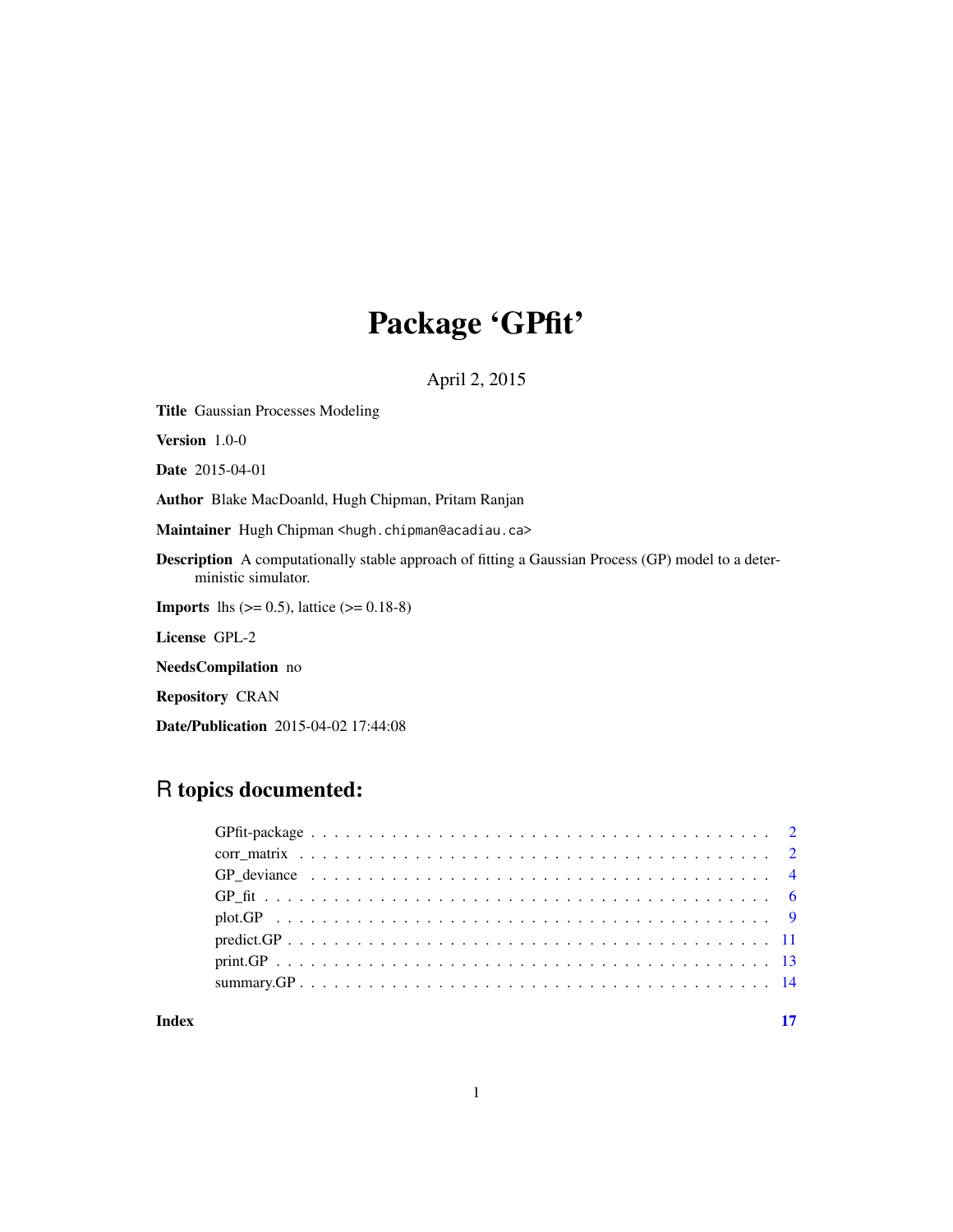<span id="page-1-0"></span>

#### Description

A computationally stable approach of fitting a Gaussian process (GP) model to simulator outputs. It is assumed that the input variables are continuous and the outputs are obtained from scalar valued deterministic computer simulator.

## Details

This package implements a slightly modified version of the regularized GP model proposed in Ranjan et al. (2011). For details see MacDonald et al. (2015). A new parameterization of the Gaussian correlation is used for the ease of optimization. This package uses a multi-start gradient based search algorithm for optimizing the deviance (negative 2\*log-likelihood).

For a complete list of functions, use library(help="GPfit"). The main function for fitting the GP model is [GP\\_fit](#page-5-1).

#### Author(s)

Blake MacDoanld, Hugh Chipman, Pritam Ranjan Maintainer: Hugh Chipman <hugh.chipman@acadiau.ca>

## **References**

MacDonald, K.B., Ranjan, P. and Chipman, H. (2015). GPfit: An R Package for Fitting a Gaussian Process Model to Deterministic Simulator Outputs. Journal of Statistical Software, 64(12), 1-23. <http://www.jstatsoft.org/v64/i12/>

Ranjan, P., Haynes, R., and Karsten, R. (2011). A Computationally Stable Approach to Gaussian Process Interpolation of Deterministic Computer Simulation Data, Technometrics, 53(4), 366 - 378.

Santner, T.J., Williams, B., and Notz, W. (2003), The design and analysis of computer experiments, Springer Verlag, New York.

<span id="page-1-1"></span>corr\_matrix *Power Exponential or Matern Correlation Matrix*

## Description

Computes the power exponential or Matern correlation matrix for a set of n design points in ddimensional input region and a vector of d correlation hyper-parameters.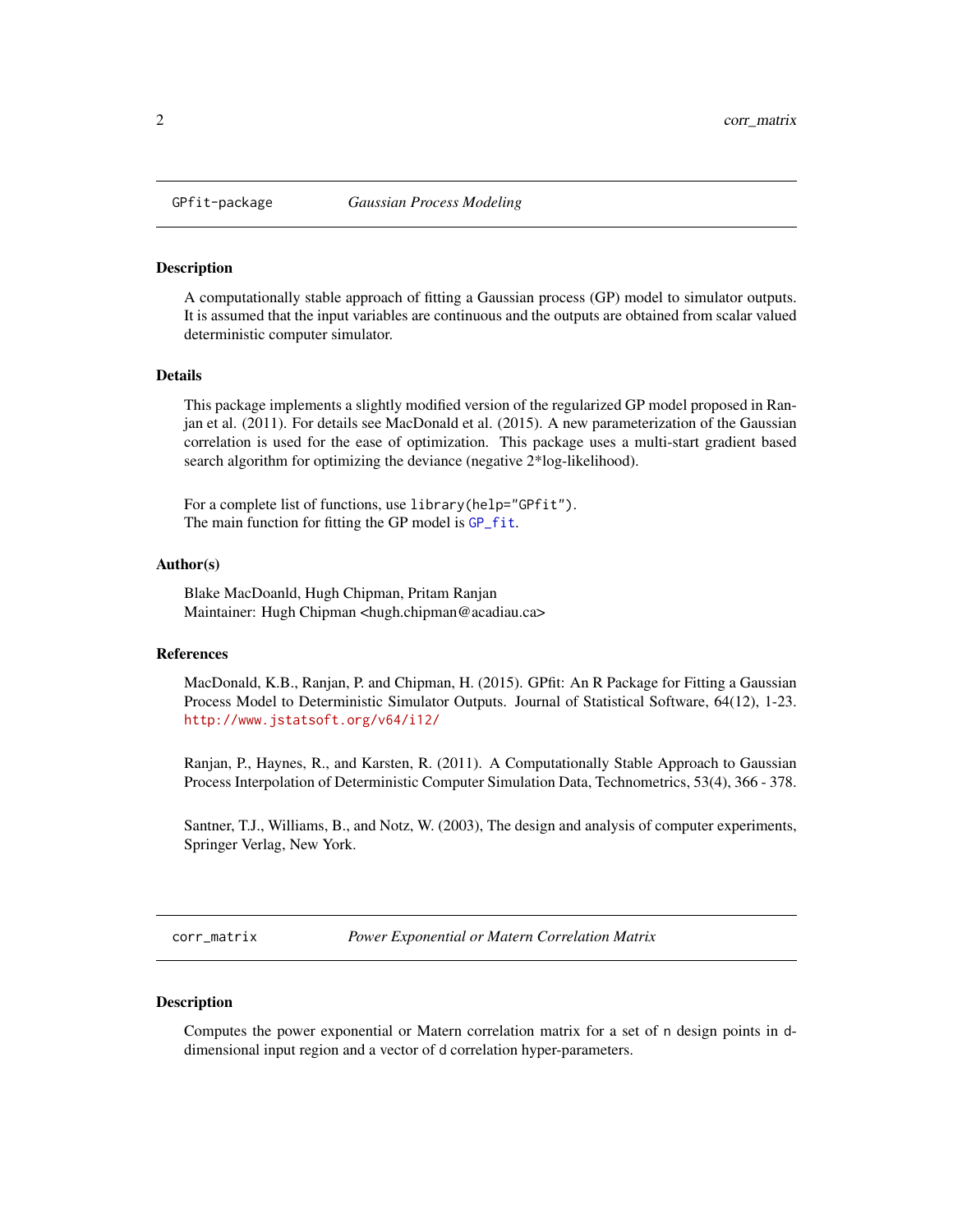## corr\_matrix 3

#### Usage

corr\_matrix(X, beta, corr=list(type="exponential",power=1.95))

#### Arguments

| X    | the $(n \times d)$ design matrix                                                                                                                                                                                                                                                                                                                                                                                                 |
|------|----------------------------------------------------------------------------------------------------------------------------------------------------------------------------------------------------------------------------------------------------------------------------------------------------------------------------------------------------------------------------------------------------------------------------------|
| beta | a (d x 1) vector of correlation hyper-parameters in $(-\infty, \infty)$                                                                                                                                                                                                                                                                                                                                                          |
| corr | a list that specifies the type of correlation function along with the smooth-<br>ness parameter. The default corresponds to power exponential correlation with<br>smoothness parameter "power=1.95". One can specify a different power (be-<br>tween 1.0 and 2.0) for the power exponential, or use the Matern correlation<br>function, specified as corr=list(type = "matern", $nu=(2*k+1)/2$ ), where<br>$k \in \{0, 1, 2, \}$ |

#### Details

The power exponential correlation function is given by

 $R_{ij} = \prod_{k=1}^{d} \exp(-10^{\beta_k} |x_{ik} - x_{jk}|^{power}).$ 

The Matern correlation function given by Santner, Williams, and Notz (2003) is  $\overline{d}$ 11

$$
R_{ij} = \prod_{k=1}^{d} \frac{1}{\Gamma(\nu)2^{\nu-1}} (2\sqrt{\nu}|x_{ik} - x_{jk}|10^{\beta_k})^{\nu} \kappa_{\nu} (2\sqrt{\nu}|x_{ik} - x_{jk}|10^{\beta_k}),
$$

where  $\kappa_{\nu}$  is the modified Bessel function of order  $\nu$ .

## Value

The  $(n \times n)$  correlation matrix, R, for the design matrix  $(X)$  and the hyper-parameters (beta).

## Note

Both Matern and power exponential correlation functions use the new  $\beta$  parametrization of hyperparameters given by  $\theta_k = 10^{\beta_k}$  for easier likelihood optimization. That is, beta is a log scale parameter (see MacDonald et al. (2015)).

#### Author(s)

Blake MacDonald, Hugh Chipman, Pritam Ranjan

## References

MacDonald, K.B., Ranjan, P. and Chipman, H. (2015). GPfit: An R Package for Fitting a Gaussian Process Model to Deterministic Simulator Outputs. Journal of Statistical Software, 64(12), 1-23. <http://www.jstatsoft.org/v64/i12/>

Ranjan, P., Haynes, R., and Karsten, R. (2011). A Computationally Stable Approach to Gaussian Process Interpolation of Deterministic Computer Simulation Data, Technometrics, 53(4), 366 - 378.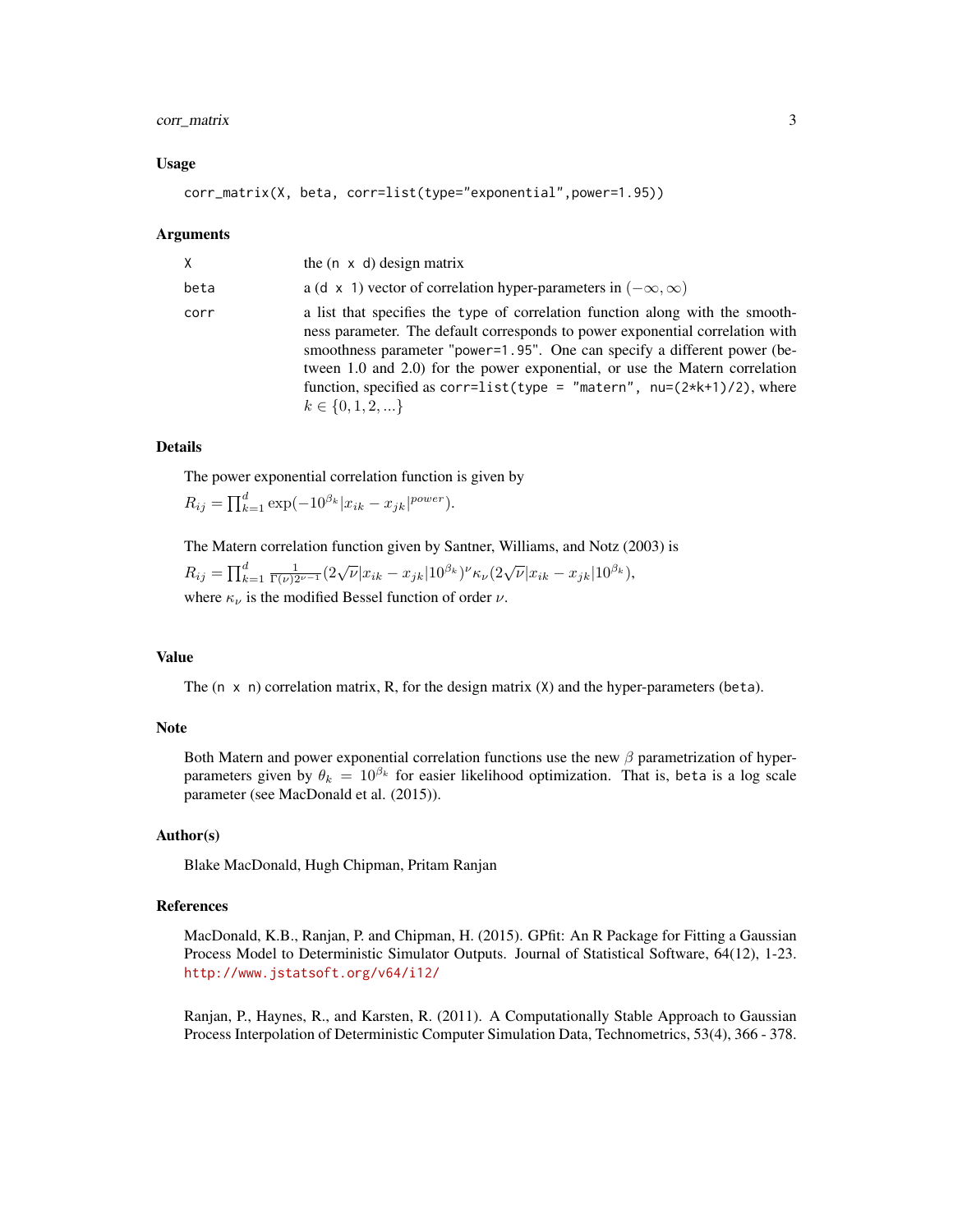Santner, T.J., Williams, B., and Notz, W. (2003), The design and analysis of computer experiments, Springer Verlag, New York.

#### Examples

```
## 1D Example - 1
n = 5; d = 1;
set.seed(3);
library(lhs);
x = maximinLHS(n,d);beta = rnorm(1);R = corr_matrix(x,beta);print(R)
## 1D Example - 2
beta = rnorm(1)R = corr_matrix(x,beta,corr = list(type = "matern"))print(R)
## 2D example - 1
n = 10; d = 2;set.seed(2);
library(lhs);
x = maximinLHS(n,d);beta = rnorm(2);
R = corr_matrix(x,beta,corr = list(type = "exponential", power = 2));print(R)
## 2D example - 2
beta = rnorm(2)R = corr_matrix(x,beta,corr = list(type = "matern", nu = 5/2))print(R)
```
<span id="page-3-1"></span>GP\_deviance *Computes the Deviance of a GP model*

#### Description

Evaluates the deviance (negative 2\*log-likelihood), as defined in Ranjan et al. (2011), however the correlation is reparametrized and can be either power exponential or Matern as discussed in [corr\\_matrix](#page-1-1).

## Usage

```
GP_deviance(beta, X, Y, nug_thres = 20,
corr = list(type="exponential",power=1.95))
```
<span id="page-3-0"></span>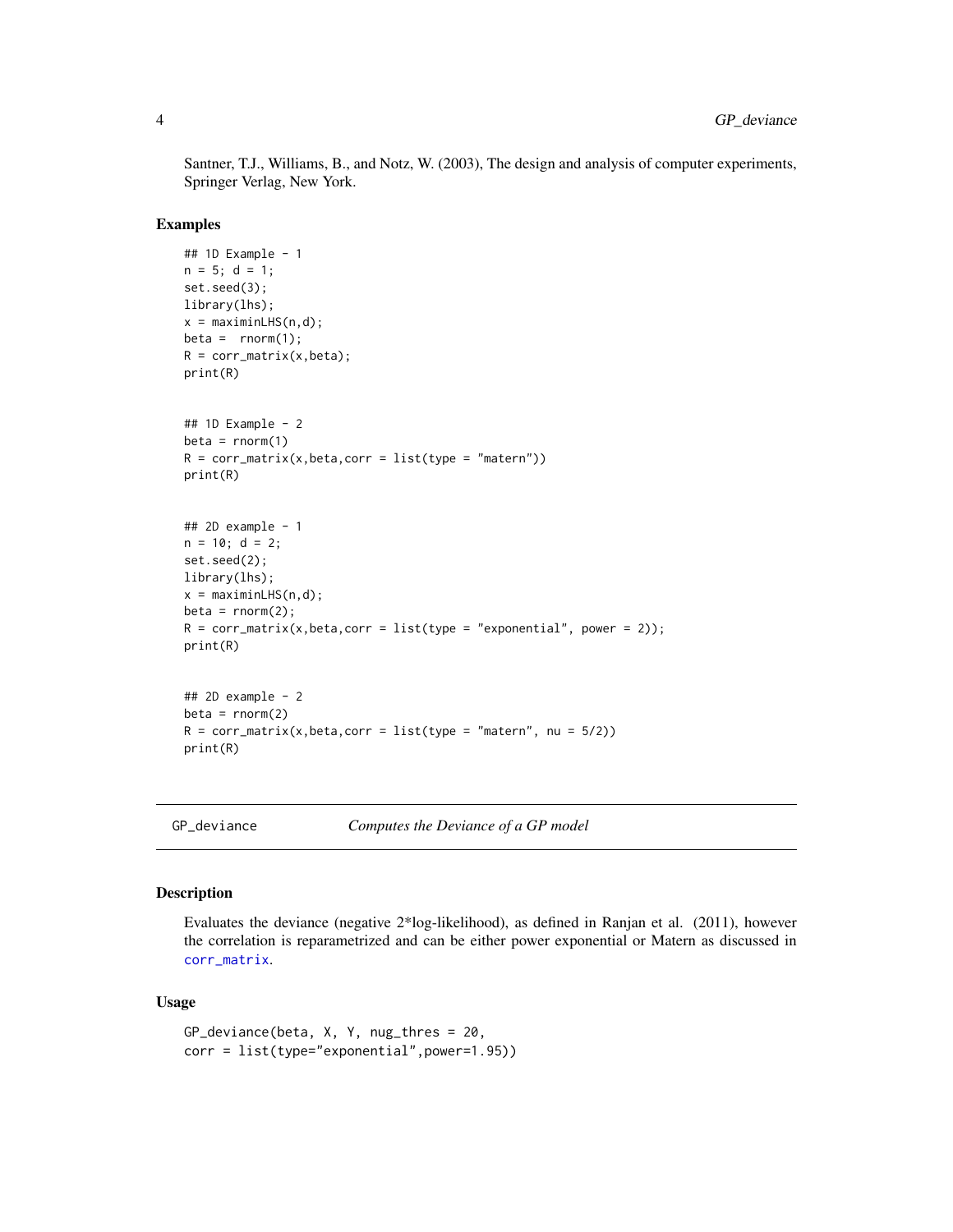## <span id="page-4-0"></span>GP\_deviance 5

#### Arguments

| beta      | $a(d \times 1)$ vector of correlation hyper-parameters, as described in corr_matrix |
|-----------|-------------------------------------------------------------------------------------|
| X         | the $(n \times d)$ design matrix                                                    |
| Y         | the $(n \times 1)$ vector of simulator outputs                                      |
| nug_thres | a parameter used in computing the nugget. See GP_fit.                               |
| corr      | a list of parameters for the specifing the correlation to be used. See corr_matrix. |

## Value

the deviance (negative 2\*log-likelihood)

## Author(s)

Blake MacDonald, Hugh Chipman, Pritam Ranjan

## References

Ranjan, P., Haynes, R., and Karsten, R. (2011). A Computationally Stable Approach to Gaussian Process Interpolation of Deterministic Computer Simulation Data, Technometrics, 53(4), 366 - 378.

### See Also

[corr\\_matrix](#page-1-1) for computing the correlation matrix; [GP\\_fit](#page-5-1) for estimating the parameters of the GP model.

```
## 1D Example 1
n = 5; d = 1;
computer_simulator <- function(x){
x = 2*x+0.5;y = sin(10*pi*x)/(2*x) + (x-1)^4;return(y)
}
set.seed(3);
library(lhs);
x = maximinLHS(n,d);y = computer_simulator(x);
beta = rnorm(1);GP_deviance(beta,x,y);
```

```
## 1D Example 2
n = 7; d = 1;
computer_simulator <- function(x) {
y <- log(x+0.1)+sin(5*pi*x);
return(y)
}
set.seed(1);
library(lhs);
```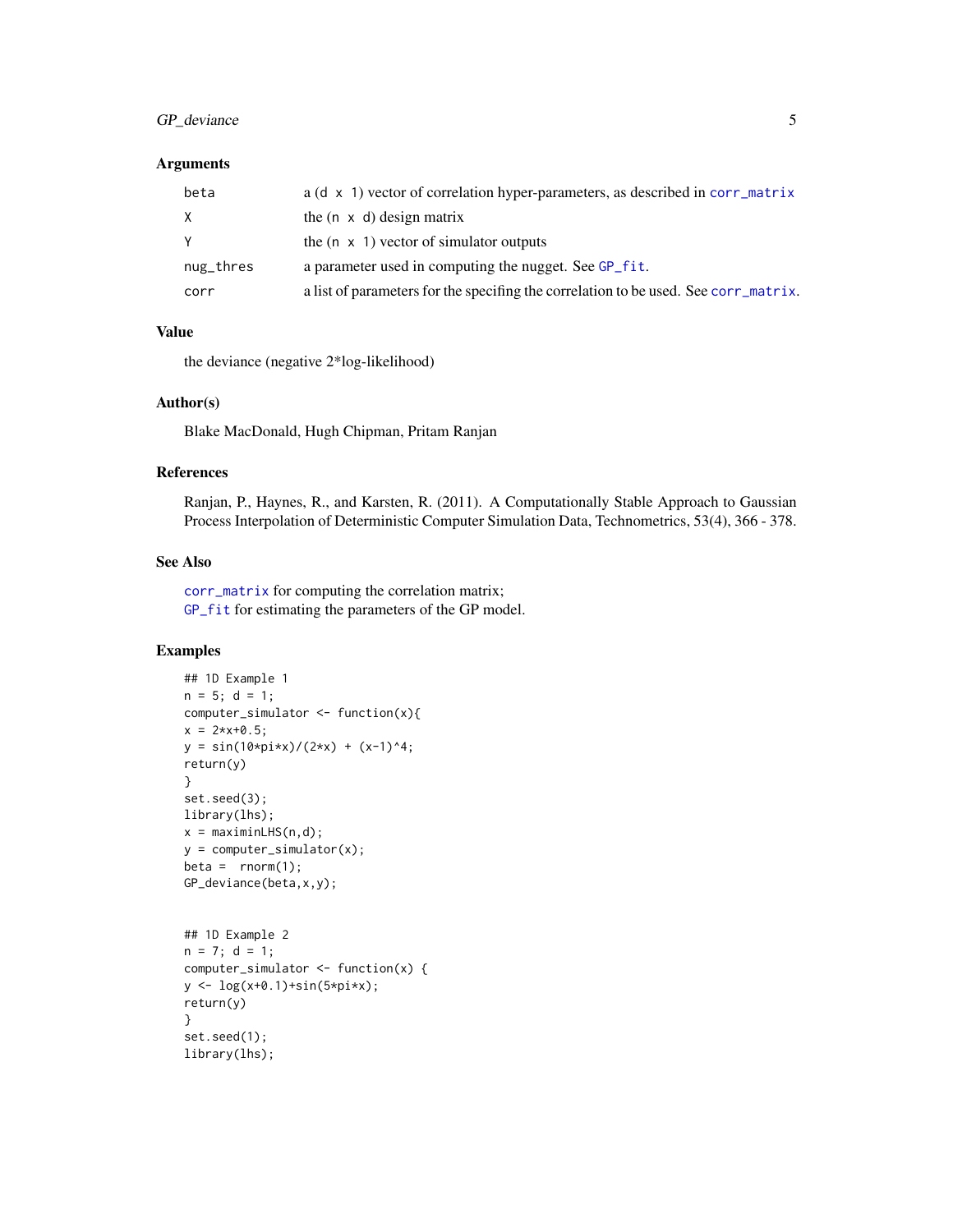```
x = maximinLHS(n,d);y = computer_simulator(x);
beta = rnorm(1);GP_deviance(beta,x,y,corr=list(type="matern",nu=5/2))
## 2D Example: GoldPrice Function
computer_simulator <- function(x) {
x1=4*x[, 1] - 2; x2=4*x[, 2] - 2;t1 = 1 + (x1 + x2 + 1)^2*(19 - 14*x1 + 3*x1^2 - 14*x2 +
6*x1*x2 + 3*x2^2);
t2 = 30 + (2*x1 - 3*x2)^2*(18 - 32*x1 + 12*x1^2 + 48*x2 -36*x1*x2 + 27*x2^2);
y = t1*t2;return(y)
}
n = 10; d = 2;set.seed(1);
library(lhs);
x = maximinLHS(n,d);y = computer_simulator(x);
beta = rnorm(2);GP_deviance(beta,x,y);
```
<span id="page-5-1"></span>

GP\_fit *Gaussian Process Model fitting*

#### Description

For an  $(n \times d)$  design matrix, X, and the corresponding  $(n \times 1)$  simulator output Y, this function fits the GP model and returns the parameter estimates. The optimization routine assumes that the inputs are scaled to the unit hypercube  $[0, 1]^d$ .

#### Usage

```
GP_fit(X, Y, control = c(200*d, 80*d, 2*d), nug_thres = 20,trace = FALSE,maxit = 100,corr = list(type="exponential",power=1.95),
optim_start = NULL)
```
## Arguments

| X.        | the $(n \times d)$ design matrix                                           |
|-----------|----------------------------------------------------------------------------|
| Y         | the $(n \times 1)$ vector of simulator outputs.                            |
| control   | a vector of parameters used in the search for optimal beta. See 'Details'. |
| nug_thres | a parameter used in computing the nugget. See 'Details'.                   |
| trace     | logical, if TRUE, will provide information on the optim runs               |
| maxit     | the maximum number of iterations within optim, defaults to 100             |

<span id="page-5-0"></span>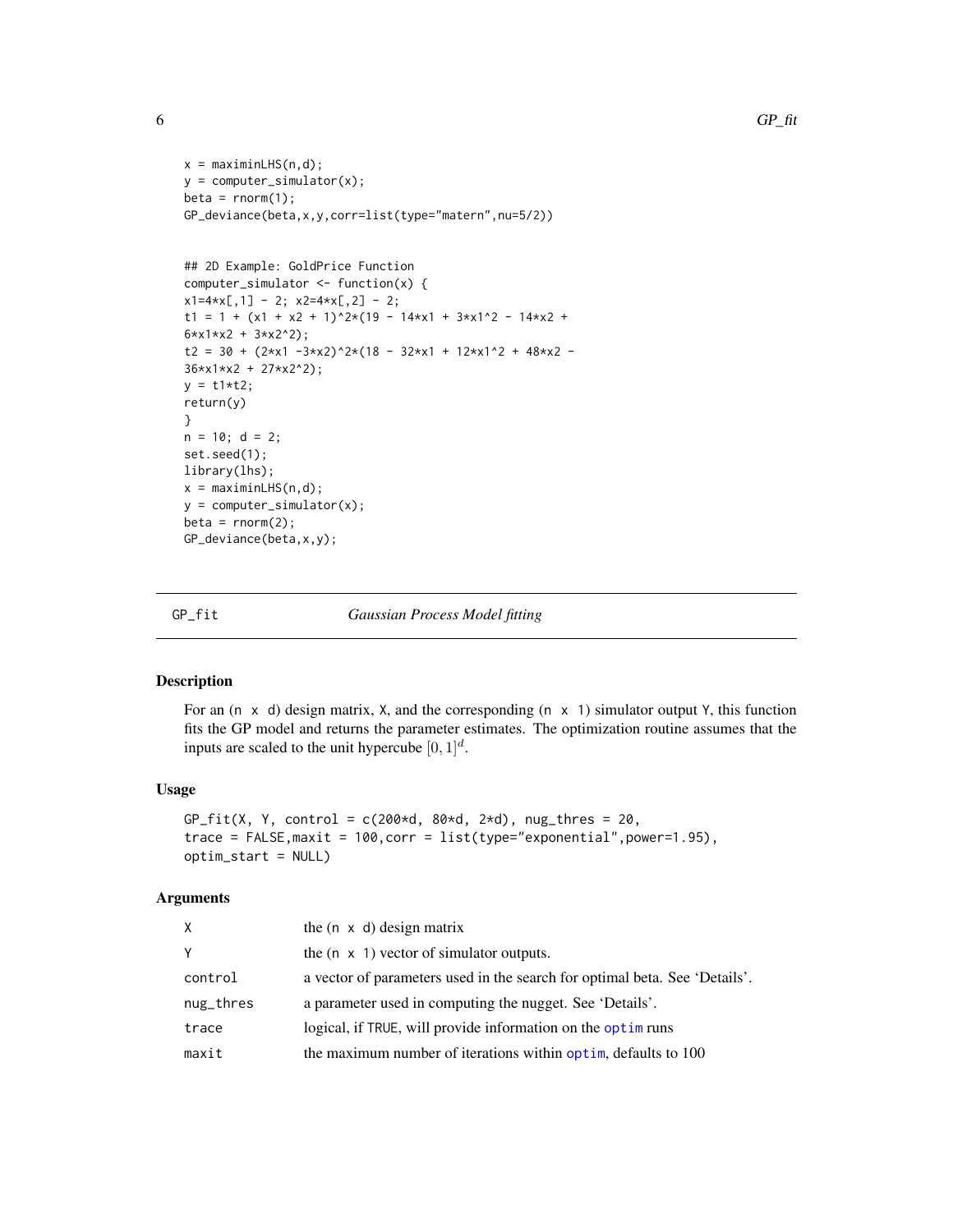#### <span id="page-6-0"></span>Details

This function fits the following GP model,  $y(x) = \mu + Z(x)$ ,  $x \in [0,1]^d$ , where  $Z(x)$  is a GP with mean 0,  $Var(Z(x_i)) = \sigma^2$ , and  $Cov(Z(x_i), Z(x_j)) = \sigma^2 R_{ij}$ . Entries in covariance matrix R are determined by corr and parameterized by beta, a d-vector of parameters. For computational stability  $R^{-1}$  is replaced with  $R_{\delta_{lb}}^{-1}$ , where  $R_{\delta{lb}} = R + \delta_{lb}I$  and  $\delta_{lb}$  is the nugget parameter described in Ranjan et al. (2011).

The parameter estimate beta is obtained by minimizing the deviance using a multi-start gradient based search (L-BFGS-B) algorithm. The starting points are selected using the k-means clustering algorithm on a large maximin LHD for values of beta, after discarding beta vectors with high deviance. The control parameter determines the quality of the starting points of the L-BFGS-B algoritm.

control is a vector of three tunable parameters used in the deviance optimization algorithm. The default values correspond to choosing 2\*d clusters (using k-means clustering algorithm) based on 80\*d best points (smallest deviance, refer to [GP\\_deviance](#page-3-1)) from a 200\*d - point random maximin LHD in beta. One can change these values to balance the trade-off between computational cost and robustness of likelihood optimization (or prediction accuracy). For details see MacDonald et al. (2015).

The nug\_thres parameter is outlined in Ranjan et al. (2011) and is used in finding the lower bound on the nugget  $(\delta_{1b})$ .

#### Value

an object of class GP containing parameter estimates beta and sig2, nugget parameter delta, the data (X and Y), and a specification of the correlation structure used.

## Author(s)

Blake MacDonald, Hugh Chipman, Pritam Ranjan

## References

MacDonald, K.B., Ranjan, P. and Chipman, H. (2015). GPfit: An R Package for Fitting a Gaussian Process Model to Deterministic Simulator Outputs. Journal of Statistical Software, 64(12), 1-23. <http://www.jstatsoft.org/v64/i12/>

Ranjan, P., Haynes, R., and Karsten, R. (2011). A Computationally Stable Approach to Gaussian Process Interpolation of Deterministic Computer Simulation Data, Technometrics, 53(4), 366 - 378.

#### See Also

[plot.GP](#page-8-1) for plotting in 1 and 2 dimensions; [predict.GP](#page-10-1) for predicting the response and error surfaces;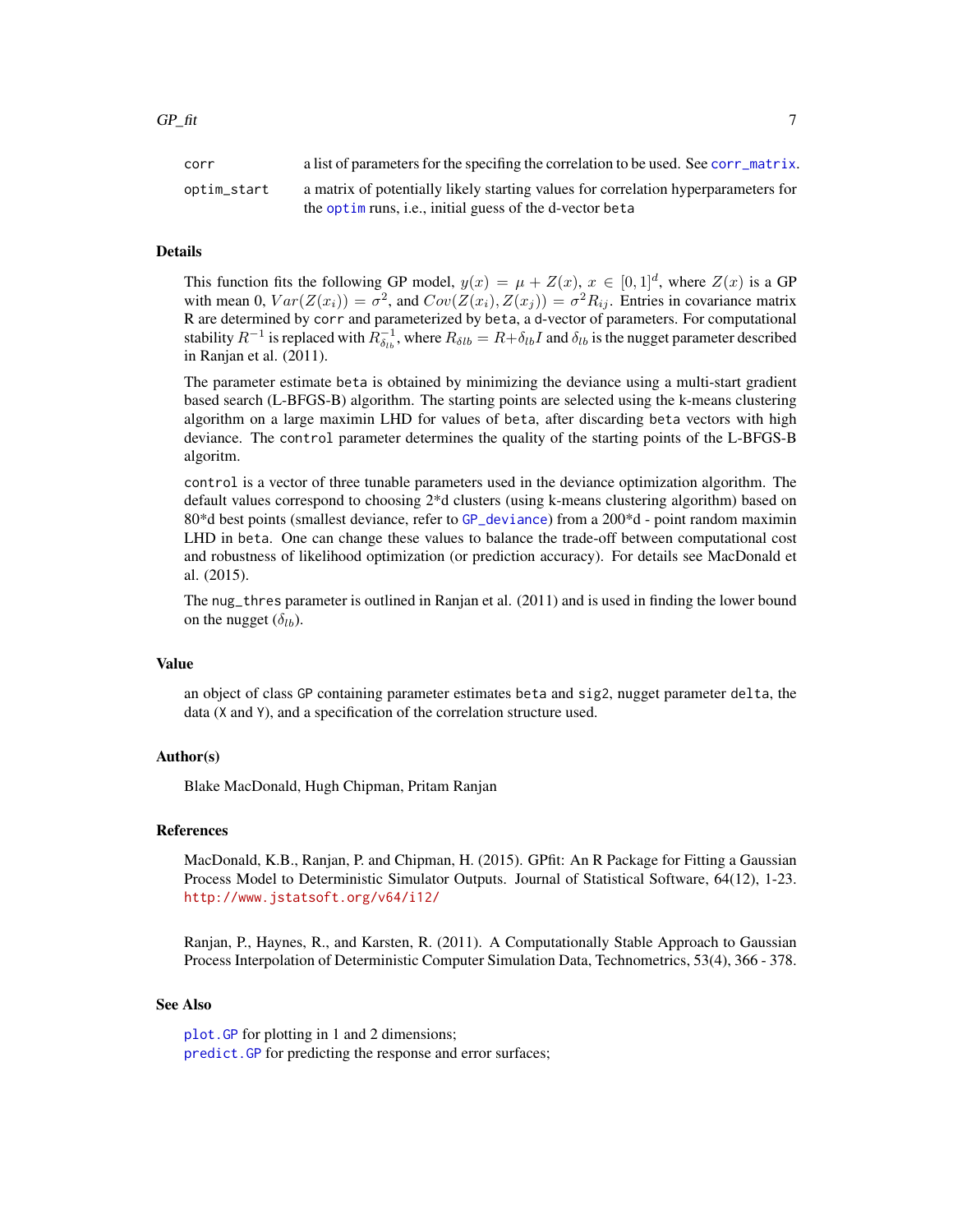<span id="page-7-0"></span>[optim](#page-0-0) for information on the L-BFGS-B procedure; [GP\\_deviance](#page-3-1) for computing the deviance.

```
## 1D Example 1
n = 5; d = 1;
computer_simulator <- function(x){
x = 2*x+0.5;y = sin(10*pi*x)/(2*x) + (x-1)^4;return(y)
}
set.seed(3);
library(lhs);
x = maximinLHS(n,d);y = computer_simulator(x);
GPmodel = GP_fit(x,y);print(GPmodel)
## 1D Example 2
n = 7; d = 1;
computer_simulator <- function(x) {
y <- log(x+0.1)+sin(5*pi*x);
return(y)
}
set.seed(1);
library(lhs);
x = maximinLHS(n,d);y = computer_simulator(x);
GPmodel = GP_fit(x,y);print(GPmodel, digits = 4)
## 2D Example: GoldPrice Function
computer_simulator <- function(x) {
x1=4*x[, 1] - 2; x2=4*x[, 2] - 2;t1 = 1 + (x1 + x2 + 1)^2*(19 - 14*x1 + 3*x1^2 - 14*x2 +
6*x1*x2 + 3*x2^2);
t2 = 30 + (2*x1 - 3*x2)^2*(18 - 32*x1 + 12*x1^2 + 48*x2 -36*x1*x2 + 27*x2^2);
y = t1*t2;return(y)
}
n = 30; d = 2;
set.seed(1);
library(lhs);
x = maximinLHS(n,d);y = computer_simulator(x);
GPmodel = GP_fitt(x,y);print(GPmodel)
```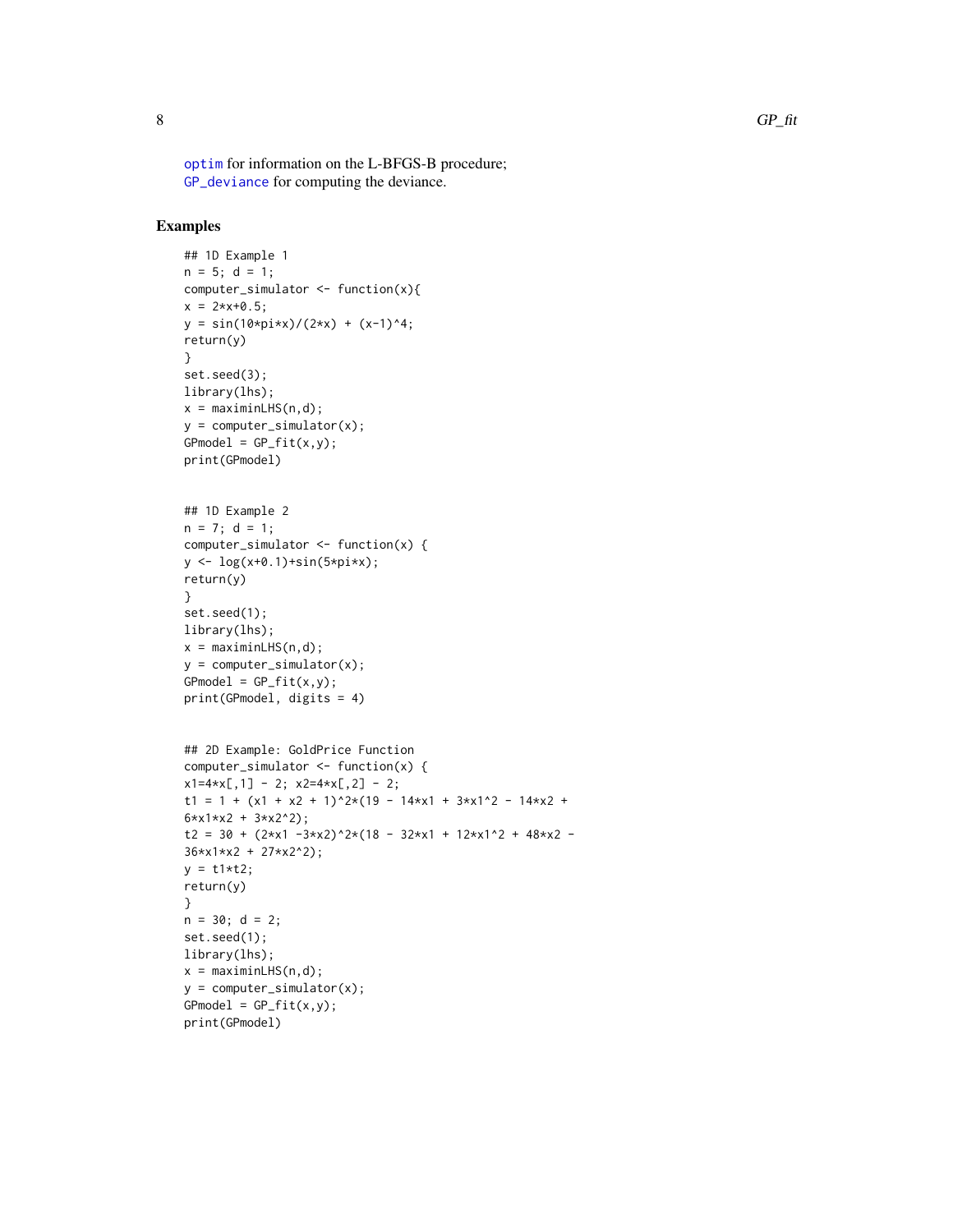<span id="page-8-1"></span><span id="page-8-0"></span>

## Description

Plots the predicted response and mean squared error (MSE) surfaces for simulators with 1 and 2 dimensional inputs (i.e.  $d = 1,2$ ).

## Usage

```
## S3 method for class 'GP'
plot(x, M = 1, range = c(0, 1), resolution = 50,colors = c('black', 'blue', 'red'), line_type = c(1, 2),pch = 20, cex = 1, legends = FALSE, surf_check = FALSE,
response = TRUE, ...
```
## Arguments

| x          | a class GP object estimated by GP_fit                                                                                                    |
|------------|------------------------------------------------------------------------------------------------------------------------------------------|
| M          | the number of iterations for use in prediction. See predict. GP                                                                          |
| range      | the input range for plotting (default set to $[0, 1]$ )                                                                                  |
| resolution | the number of points along a coordinate in the specified range                                                                           |
|            | <b>For 1 Dimensional Plotting</b>                                                                                                        |
| colors     | a vector of length 3 assigning colors[1] to training design points, colors[2]<br>to model predictions, and colors[3] to the error bounds |
| line_type  | a vector of length 2 assigning line_type[1] to model predictions, and line_type[2]<br>to the error bounds                                |
| pch        | a parameter defining the plotting character for the training design points, see<br>'pch' for possible options in par                     |
| cex        | a parameter defining the size of the pch used for plotting the training design<br>points, see 'cex' for possible options in par          |
| legends    | a parameter that controls the inclusion of a legend; by default it is 'FALSE'                                                            |
|            | <b>For 2 Dimensional Plotting</b>                                                                                                        |
| surf_check | logical, switch between 3d surface and 2d level/contour plotting, the default of<br>FALSE implies level/contour plotting                 |
| response   | logical, switch between predicted response and error (MSE) plots, the default of<br>TRUE displays the response surface                   |
| $\cdots$   | additional arguments from wireframe or levelplot                                                                                         |
|            |                                                                                                                                          |

## Author(s)

Blake MacDonald, Hugh Chipman, Pritam Ranjan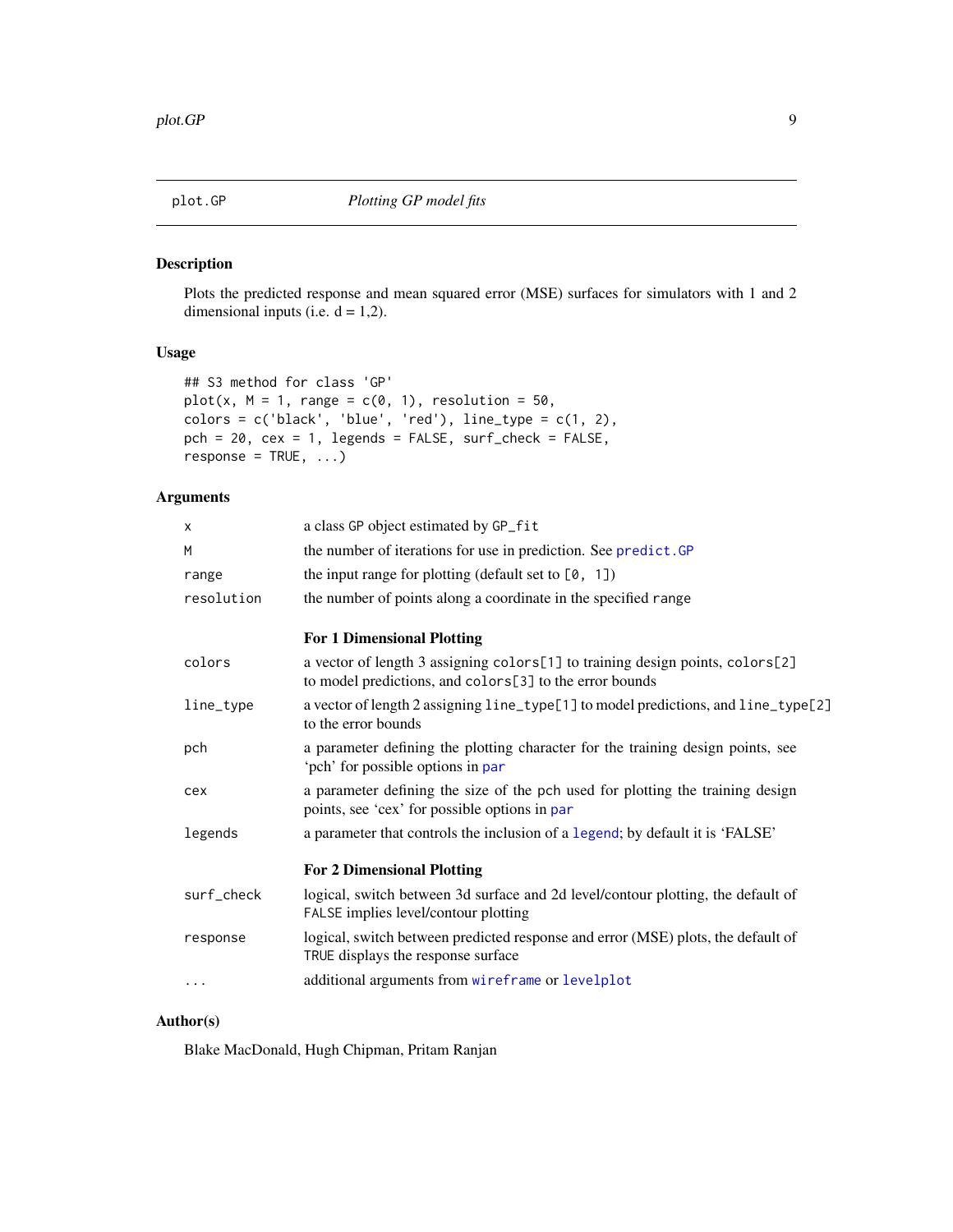### <span id="page-9-0"></span>References

Ranjan, P., Haynes, R., and Karsten, R. (2011). A Computationally Stable Approach to Gaussian Process Interpolation of Deterministic Computer Simulation Data, Technometrics, 53(4), 366 - 378.

#### See Also

[GP\\_fit](#page-5-1) for estimating the parameters of the GP model; [predict.GP](#page-10-1) for predicting the response and error surfaces; [par](#page-0-0) for additional plotting characters and line types for 1 dimensional plots; [wireframe](#page-0-0) and [levelplot](#page-0-0) for additional plotting settings in 2 dimensions.

## Examples

```
## 1D Example 1
n = 5; d = 1;
computer_simulator <- function(x){
x = 2*x+0.5;y = sin(10*pi*x)/(2*x) + (x-1)^4;return(y)
}
set.seed(3);
library(lhs);
x = maximinLHS(n,d);y = computer_simulator(x);
GPmodel = GP_fit(x,y);plot.GP(GPmodel)
## 1D Example 2
n = 7; d = 1;
computer_simulator <- function(x) {
y = \log(x+0.1) + \sin(5 \times pi \times x);return(y)
}
set.seed(1);
library(lhs);
x = maximinLHS(n,d);y = computer_simulator(x);
GPmodel = GP_fit(x,y);## Plotting with changes from the default line type and characters
plot.GP(GPmodel, resolution = 100, line_type = c(6,2), pch = 5)
## 2D Example: GoldPrice Function
computer_simulator <- function(x) {
x1=4*x[, 1] - 2; x2=4*x[, 2] - 2;t1 = 1 + (x1 + x2 + 1)^{2}*(19 - 14*x1 + 3*x1^2 - 14*x2 +6*x1*x2 + 3*x2^2);
```
t2 = 30 +  $(2*x1 - 3*x2)^2*(18 - 32*x1 + 12*x1^2 + 48*x2 -$ 36\*x1\*x2 + 27\*x2^2);  $y = t1*t2;$ return(y)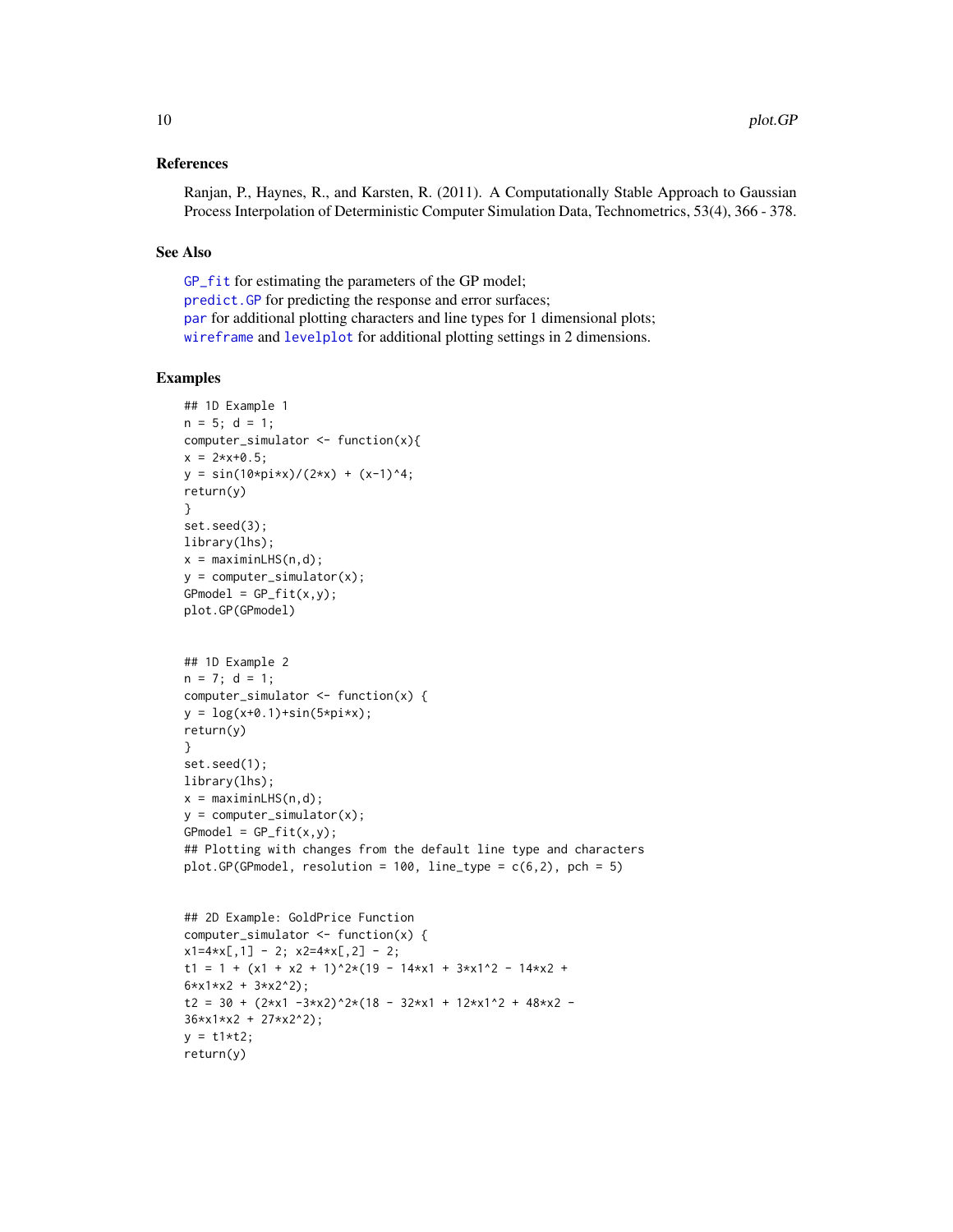<span id="page-10-0"></span>predict.GP 11

```
}
n = 30; d = 2;set.seed(1);
library(lhs);
library(lattice);
x = maximinLHS(n,d);y = computer_simulator(x);
GPmodel = GP_fitt(x,y);## Basic level plot
plot.GP(GPmodel)
## Adding Contours and increasing the number of levels
plot.GP(GPmodel, contour = TRUE, cuts = 50, pretty = TRUE)
## Plotting the Response Surface
plot.GP(GPmodel, surf_check = TRUE)
## Plotting the Error Surface with color
plot.GP(GPmodel, surf_check = TRUE, response = FALSE, shade = TRUE)
```
<span id="page-10-1"></span>predict.GP *Model Predictions from GPfit*

#### Description

Computes the regularized predicted response  $\hat{y}_{\delta_{lb},M}(x)$  and the mean squared error  $s_{\delta_{lb},M}^2(x)$  for a new set of inputs using the fitted GP model.

## Usage

## S3 method for class 'GP' predict(object, xnew = object\$X,M=1,...)

#### Arguments

| object   | a class GP object estimated by GP_fit                                                                 |
|----------|-------------------------------------------------------------------------------------------------------|
| xnew     | the $(n$ new $\times$ d) design matrix of test points where model predictions and MSEs<br>are desired |
| M        | the number of iterations. See 'Details'                                                               |
| $\cdots$ | for compatibility with generic method predict                                                         |

## Details

The value of M determines the number of iterations (or terms) in approximating  $R^{-1} \approx R_{\delta_{lb},M}^{-1}$ . The iterative use of the nugget  $\delta_{lb}$ , as outlined in Ranjan et al. (2011), is used in calculating  $\hat{y}_{\delta_{lb},M}(x)$ and  $s_{\delta_{lb},M}^2(x)$ , where  $R_{\delta,M}^{-1} = \sum_{t=1}^M \delta^{t-1} (R + \delta I)^{-t}$ .

## Value

Returns a list containing the predicted values  $(Y<sub>-</sub>hat)$ , the mean squared errors of the predictions (MSE), and a matrix (complete\_data) containing xnew, Y\_hat, and MSE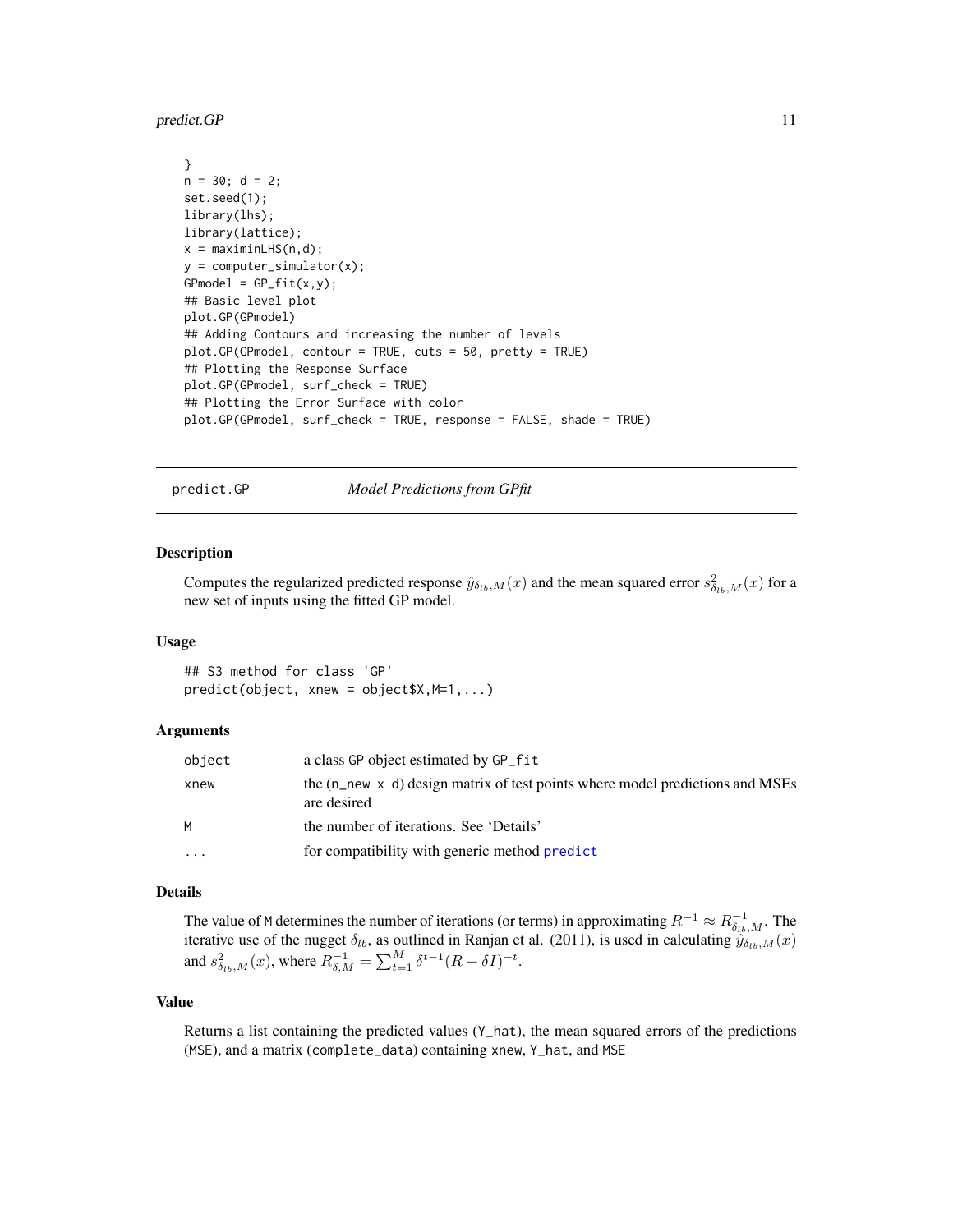#### <span id="page-11-0"></span>Author(s)

Blake MacDonald, Hugh Chipman, Pritam Ranjan

#### References

Ranjan, P., Haynes, R., and Karsten, R. (2011). A Computationally Stable Approach to Gaussian Process Interpolation of Deterministic Computer Simulation Data, Technometrics, 53(4), 366 - 378.

#### See Also

[GP\\_fit](#page-5-1) for estimating the parameters of the GP model; [plot.GP](#page-8-1) for plotting the predicted and error surfaces.

```
## 1D Example
n = 5; d = 1;
computer_simulator <- function(x){
x = 2*x+0.5;y = \sin(10 \times \pi) \times \frac{1}{2 \times x} + (x-1)^2;
return(y)
}
set.seed(3);
library(lhs);
x = maximinLHS(n,d);y = computer_simulator(x);
xvec <- seq(from=0,to=1,length.out=10);
GPmodel = GP_fit(x,y);GPprediction = predict.GP(GPmodel,xvec);
yhat = GPprediction$Y_hat;
mse = GPprediction$MSE;
completedata = GPprediction$complete_data;
completedata;
## 1D Example 2
n = 7; d = 1;
computer_simulator <- function(x) {
y \leftarrow \log(x+0.1) + \sin(5 \times pi \times x);return(y)
}
set.seed(1)
library(lhs);
x = maximinLHS(n,d)y = computer_simulator(x)
xvec <- seq(from=0,to=1,length.out=10);
GPmodel = GP_fit(x,y)GPprediction = predict.GP(GPmodel,xvec);
yhat = GPprediction$Y_hat;
mse = GPprediction$MSE;
```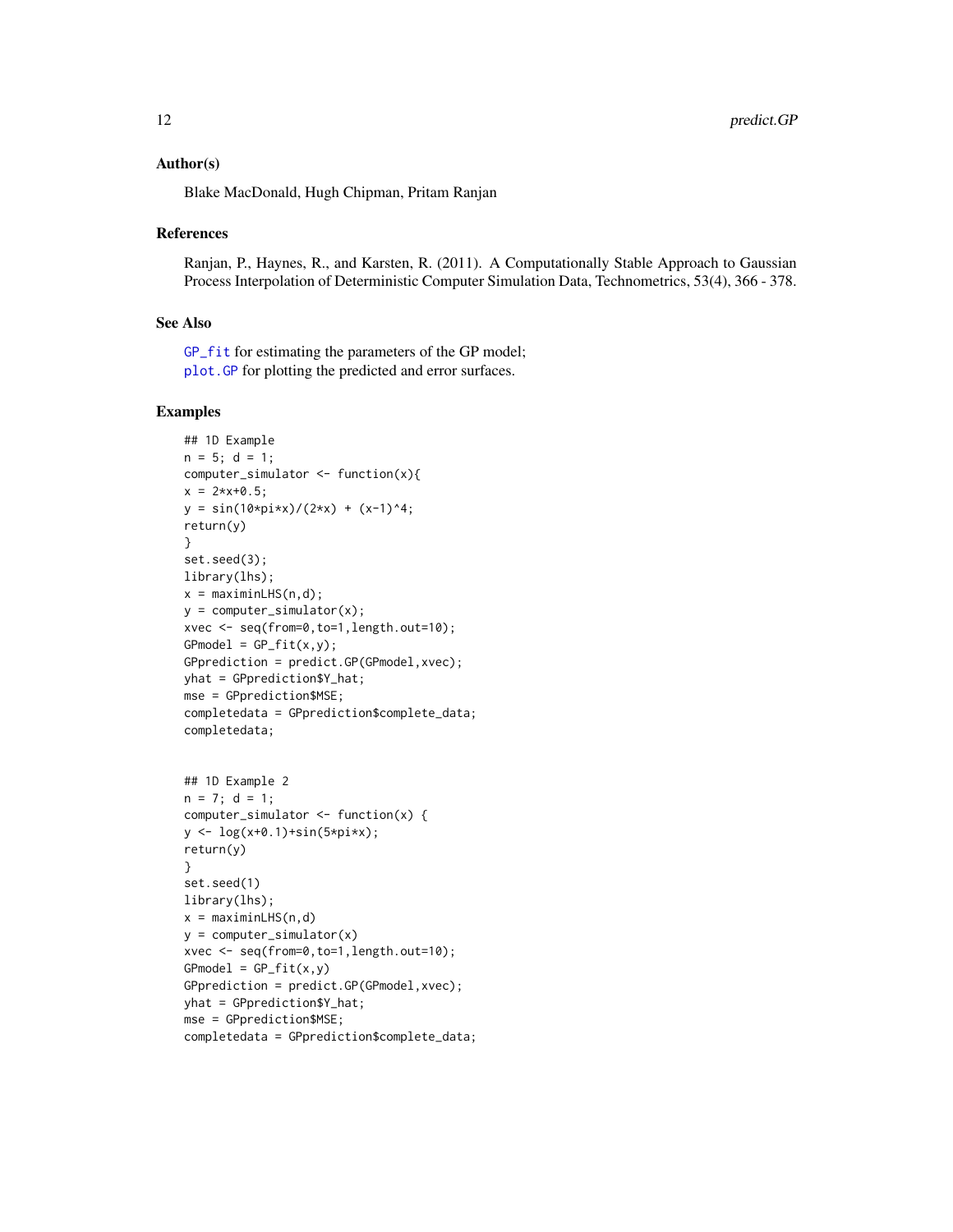#### <span id="page-12-0"></span>print.GP 13

```
## 2D Example: GoldPrice Function
computer_simulator <- function(x) {
x1=4*x[, 1] - 2; x2=4*x[, 2] - 2;t1 = 1 + (x1 + x2 + 1)^{2}*(19 - 14*x1 + 3*x1^2 - 14*x2 +6*x1*x2 + 3*x2^2);
t2 = 30 + (2*x1 - 3*x2)^2*(18 - 32*x1 + 12*x1^2 + 48*x2 -36*x1*x2 + 27*x2^2);
y = t1*t2;return(y)
}
n = 10; d = 2;set.seed(1);
library(lhs);
x = maximinLHS(n,d);y = computer_simulator(x);
GPmodel = GP_fit(x,y);xvector = seq(from=0,to=1,length.out=10);
xvec = expand.grid(x = xvector, y = xvector);xvec = as.matrix(xvec);GPprediction = predict.GP(GPmodel,xvec);
yhat = GPprediction$Y_hat;
mse = GPprediction$MSE;
completedata = GPprediction$complete_data;
```
<span id="page-12-1"></span>

| print.GP | GP model fit Summary |
|----------|----------------------|
|          |                      |

## Description

Prints the summary of a class GP object estimated by GP\_fit

## Usage

```
## S3 method for class 'GP'
print(x, \ldots)
```
#### Arguments

|   | a class GP object estimated by GP_fit       |
|---|---------------------------------------------|
| . | for compatibility with generic method print |

## Details

Prints the summary of the class GP object. It returns the number of observations, input dimension, parameter estimates of the GP model, lower bound on the nugget, and the nugget threshold parameter (described in [GP\\_fit](#page-5-1)).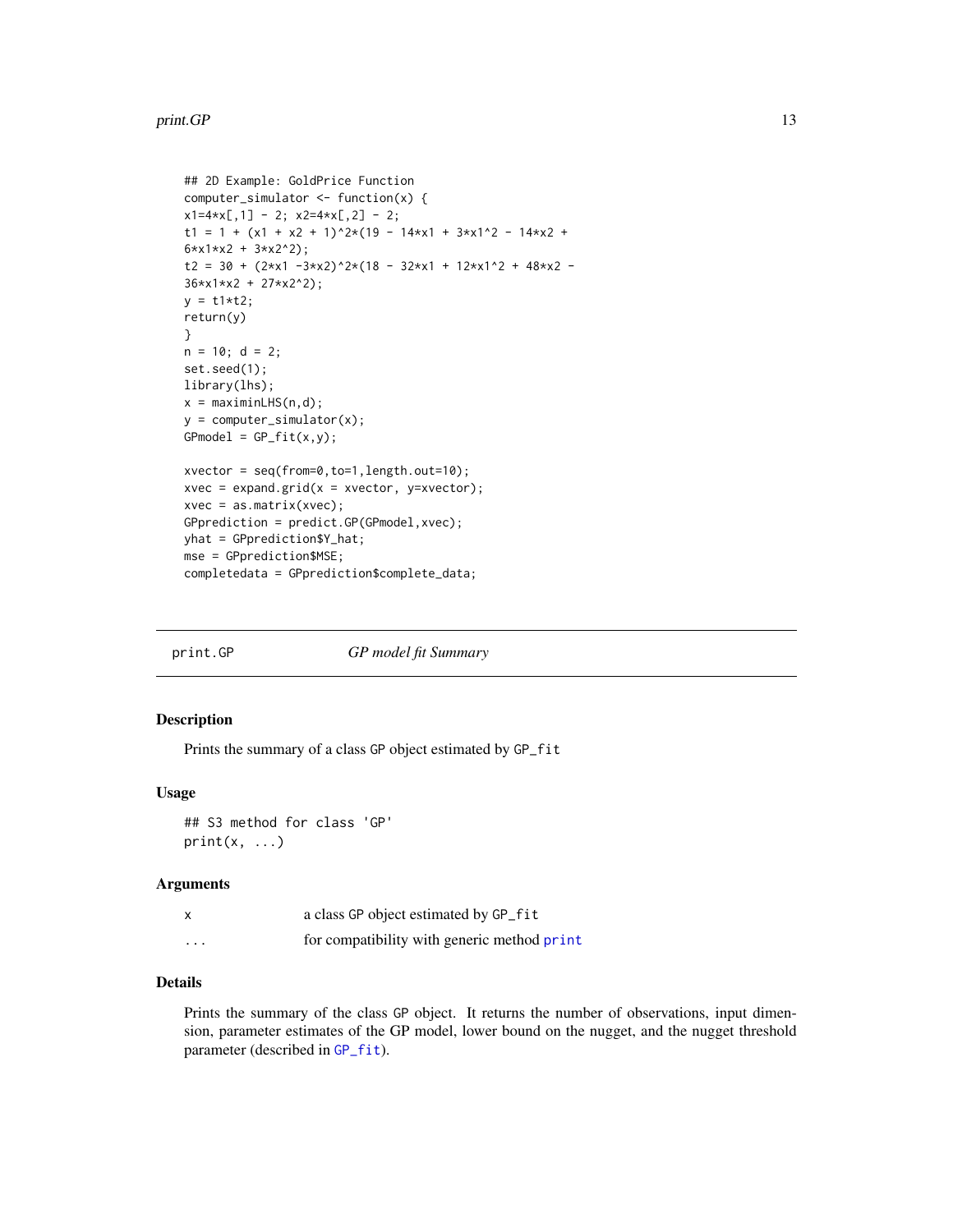### <span id="page-13-0"></span>Author(s)

Blake MacDonald, Hugh Chipman, Pritam Ranjan

#### See Also

[GP\\_fit](#page-5-1) for more information on estimating the model; [print](#page-0-0) for more description on the print function.

## Examples

```
## 1D example
n = 5; d = 1;
computer_simulator <- function(x){
x = 2*x+0.5;y = sin(10*pi*x)/(2*x) + (x-1)^4;return(y)
}
set.seed(3);
library(lhs);
x = maximinLHS(n,d);y = computer_simulator(x);
GPmodel = GP_fit(x,y);print(GPmodel)
```

```
## 2D Example: GoldPrice Function
computer_simulator <- function(x) {
x1=4*x[, 1] - 2; x2=4*x[, 2] - 2;t1 = 1 + (x1 + x2 + 1)^2*(19 - 14*x1 + 3*x1^2 - 14*x2 +
6*x1*x2 + 3*x2^2);
t2 = 30 + (2*x1 - 3*x2)^2*(18 - 32*x1 + 12*x1^2 + 48*x2 -36*x1*x2 + 27*x2^2);
y = t1*t2;return(y)
}
n = 10; d = 2;set.seed(1);
library(lhs);
x = maximinLHS(n,d);y = computer_simulator(x);
GPmodel = GP_fit(x,y);print(GPmodel,digits = 3)
```
summary.GP *Summary of GP model fit*

## Description

Prints the summary of a class GP object estimated by GP\_fit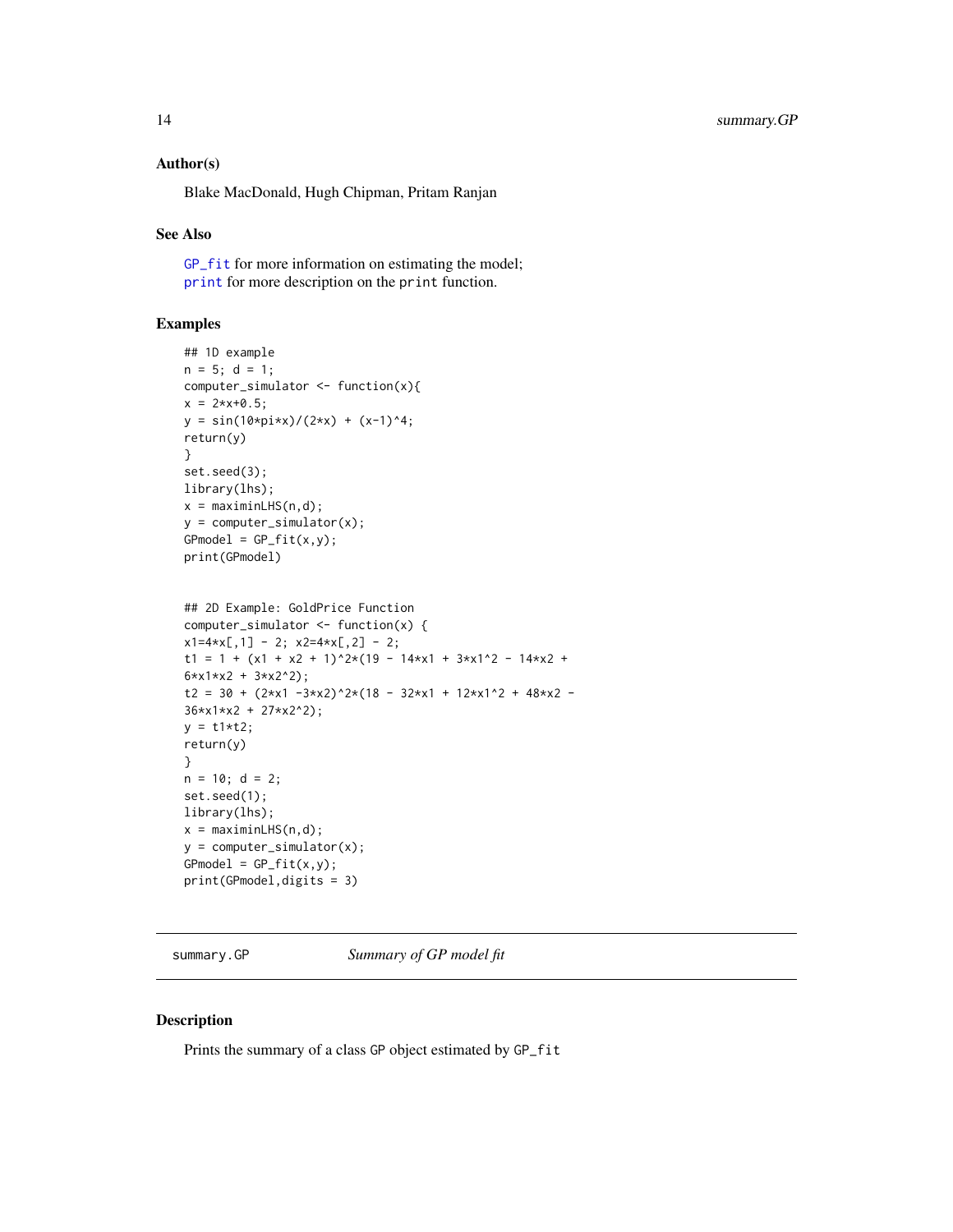## <span id="page-14-0"></span>summary.GP 15

### Usage

```
## S3 method for class 'GP'
summary(object, ...)
```
#### Arguments

| object   | a class GP object estimated by GP_fit         |
|----------|-----------------------------------------------|
| $\cdots$ | for compatibility with generic method summary |

## Details

prints the summary of the GP object (object), by calling [print.GP](#page-12-1)

## Author(s)

Blake MacDonald, Hugh Chipman, Pritam Ranjan

## See Also

[print.GP](#page-12-1) for more description of the output; [GP\\_fit](#page-5-1) for more information on estimating the model; [summary](#page-0-0) for more description on the summary function.

```
## 1D example
n = 5; d = 1;
computer_simulator <- function(x){
x = 2*x+0.5;y = sin(10*pi*x)/(2*x) + (x-1)^4;return(y)
}
set.seed(3);
library(lhs);
x = maximinLHS(n,d);y = computer_simulator(x);
GPmodel = GP_fitt(x,y);summary(GPmodel)
## 2D Example: GoldPrice Function
computer_simulator <- function(x) {
x1=4*x[, 1] - 2; x2=4*x[, 2] - 2;t1 = 1 + (x1 + x2 + 1)^2*(19 - 14*x1 + 3*x1^2 - 14*x2 +
6*x1*x2 + 3*x2^2);
t2 = 30 + (2*x1 - 3*x2)^2*(18 - 32*x1 + 12*x1^2 + 48*x2 -36*x1*x2 + 27*x2^2);
y = t1*t2;return(y)
}
n = 10; d = 2;
```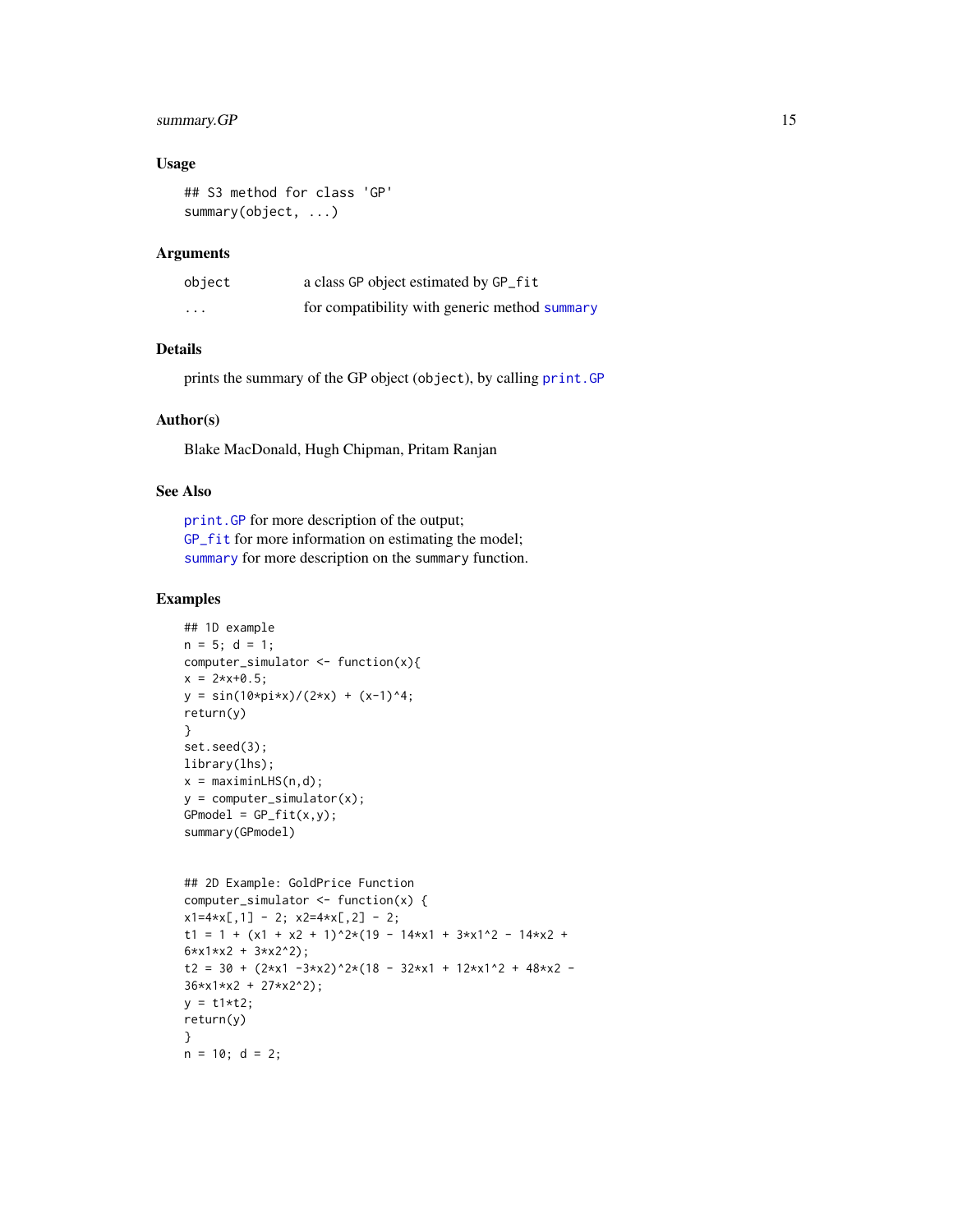16 summary.GP

```
set.seed(1);
library(lhs);
x = maximinLHS(n,d);y = computer_simulator(x);
GPmodel = GP_fit(x,y);summary(GPmodel)
```